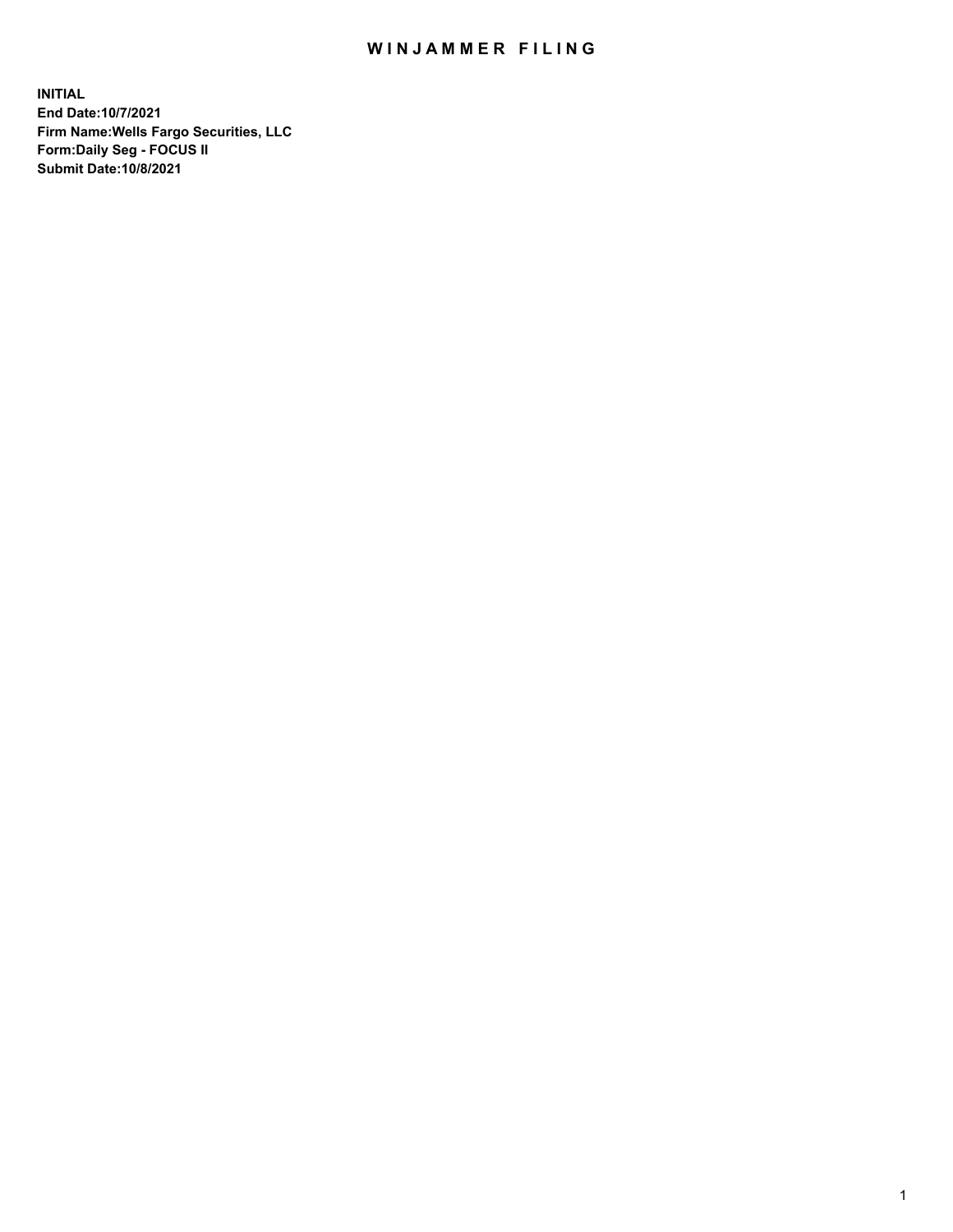**INITIAL End Date:10/7/2021 Firm Name:Wells Fargo Securities, LLC Form:Daily Seg - FOCUS II Submit Date:10/8/2021 Daily Segregation - Cover Page**

| Name of Company                                                                                                                                                                                                                                                                                                                | <b>Wells Fargo Securities LLC</b>                           |
|--------------------------------------------------------------------------------------------------------------------------------------------------------------------------------------------------------------------------------------------------------------------------------------------------------------------------------|-------------------------------------------------------------|
| <b>Contact Name</b>                                                                                                                                                                                                                                                                                                            | <b>James Gnall</b>                                          |
| <b>Contact Phone Number</b>                                                                                                                                                                                                                                                                                                    | 917-699-6822                                                |
| <b>Contact Email Address</b>                                                                                                                                                                                                                                                                                                   | james.w.gnall@wellsfargo.com                                |
| FCM's Customer Segregated Funds Residual Interest Target (choose one):<br>a. Minimum dollar amount: ; or<br>b. Minimum percentage of customer segregated funds required:% ; or<br>c. Dollar amount range between: and; or<br>d. Percentage range of customer segregated funds required between:% and%.                         | 125,000,000<br><u>0</u><br>0 <sub>0</sub><br>0 <sub>0</sub> |
| FCM's Customer Secured Amount Funds Residual Interest Target (choose one):<br>a. Minimum dollar amount: ; or<br>b. Minimum percentage of customer secured funds required:%; or<br>c. Dollar amount range between: and; or<br>d. Percentage range of customer secured funds required between:% and%.                            | 35,000,000<br><u>0</u><br>00<br>0 <sub>0</sub>              |
| FCM's Cleared Swaps Customer Collateral Residual Interest Target (choose one):<br>a. Minimum dollar amount: ; or<br>b. Minimum percentage of cleared swaps customer collateral required:% ; or<br>c. Dollar amount range between: and; or<br>d. Percentage range of cleared swaps customer collateral required between:% and%. | 360,000,000<br><u>0</u><br>0 <sub>0</sub><br>0 <sub>0</sub> |

Attach supporting documents CH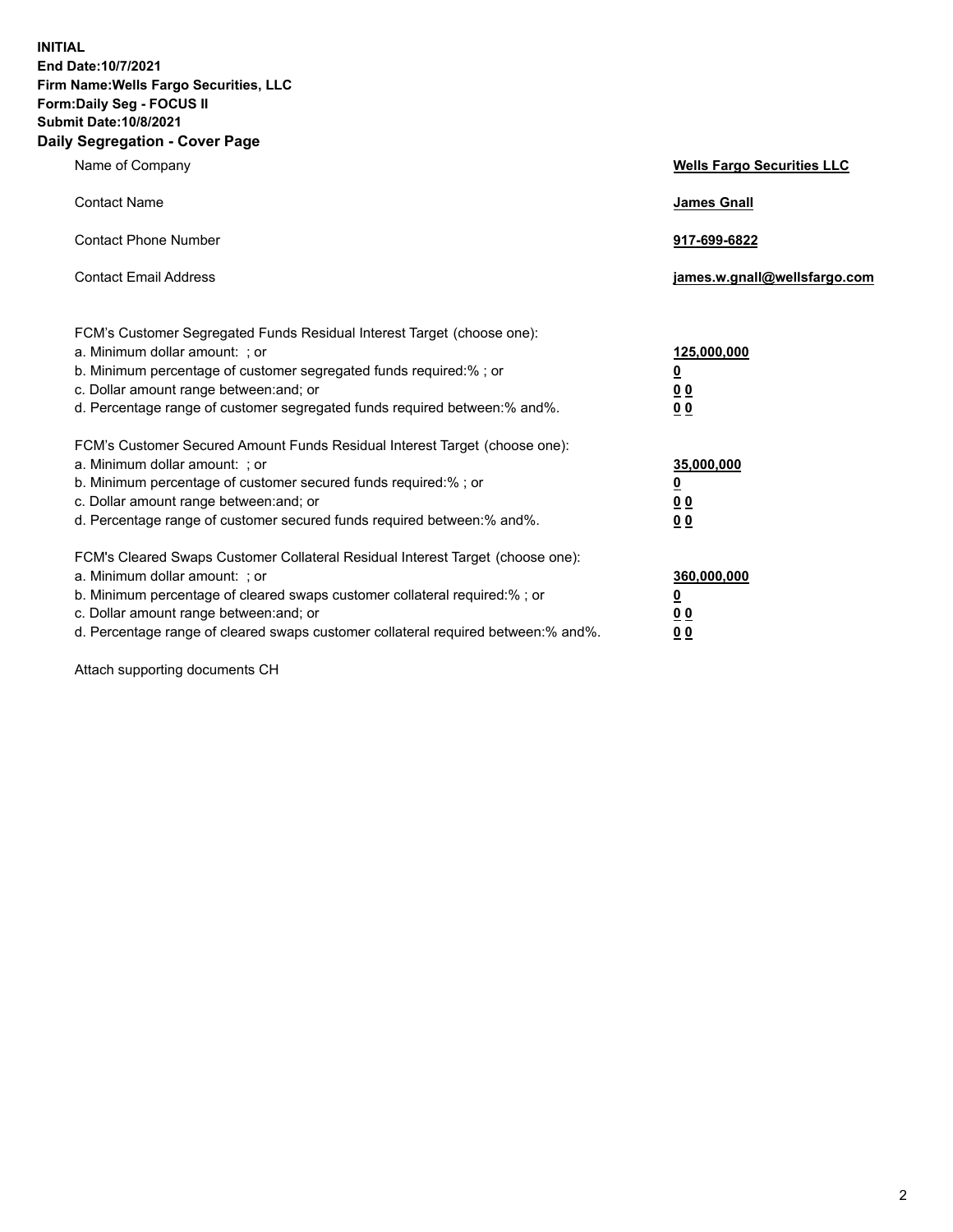**INITIAL End Date:10/7/2021 Firm Name:Wells Fargo Securities, LLC Form:Daily Seg - FOCUS II Submit Date:10/8/2021**

## **Daily Segregation - Secured Amounts**

|     | Foreign Futures and Foreign Options Secured Amounts                                         |                                    |
|-----|---------------------------------------------------------------------------------------------|------------------------------------|
|     | Amount required to be set aside pursuant to law, rule or regulation of a foreign            | $0$ [7305]                         |
|     | government or a rule of a self-regulatory organization authorized thereunder                |                                    |
| 1.  | Net ledger balance - Foreign Futures and Foreign Option Trading - All Customers             |                                    |
|     | A. Cash                                                                                     | 330,620,802 [7315]                 |
|     | B. Securities (at market)                                                                   | 208,645,623 [7317]                 |
| 2.  | Net unrealized profit (loss) in open futures contracts traded on a foreign board of trade   | 31,656,987 [7325]                  |
| 3.  | Exchange traded options                                                                     |                                    |
|     | a. Market value of open option contracts purchased on a foreign board of trade              | 1,249,024 [7335]                   |
|     | b. Market value of open contracts granted (sold) on a foreign board of trade                | -252,005 [7337]                    |
| 4.  | Net equity (deficit) (add lines 1. 2. and 3.)                                               | 571,920,431 [7345]                 |
| 5.  | Account liquidating to a deficit and account with a debit balances - gross amount           | 857,990 [7351]                     |
|     | Less: amount offset by customer owned securities                                            | -855,923 [7352] 2,067 [7354]       |
| 6.  | Amount required to be set aside as the secured amount - Net Liquidating Equity              | 571,922,498 [7355]                 |
|     | Method (add lines 4 and 5)                                                                  |                                    |
| 7.  | Greater of amount required to be set aside pursuant to foreign jurisdiction (above) or line | 571,922,498 [7360]                 |
|     | 6.                                                                                          |                                    |
|     | FUNDS DEPOSITED IN SEPARATE REGULATION 30.7 ACCOUNTS                                        |                                    |
| 1.  | Cash in banks                                                                               |                                    |
|     | A. Banks located in the United States                                                       | 154,878,420 [7500]                 |
|     | B. Other banks qualified under Regulation 30.7                                              | 12,780,207 [7520] 167,658,627      |
|     |                                                                                             | [7530]                             |
| 2.  | Securities                                                                                  |                                    |
|     | A. In safekeeping with banks located in the United States                                   | 132,702,087 [7540]                 |
|     | B. In safekeeping with other banks qualified under Regulation 30.7                          | 0 [7560] 132,702,087 [7570]        |
| 3.  | Equities with registered futures commission merchants                                       |                                    |
|     | A. Cash                                                                                     | 7,356,712 [7580]                   |
|     | <b>B.</b> Securities                                                                        | 95,955,884 [7590]                  |
|     | C. Unrealized gain (loss) on open futures contracts                                         | 30,787,552 [7600]                  |
|     | D. Value of long option contracts                                                           | 1,249,024 [7610]                   |
|     | E. Value of short option contracts                                                          | -252,005 [7615] 135,097,167 [7620] |
| 4.  | Amounts held by clearing organizations of foreign boards of trade                           |                                    |
|     | A. Cash                                                                                     | $0$ [7640]                         |
|     | <b>B.</b> Securities                                                                        | $0$ [7650]                         |
|     | C. Amount due to (from) clearing organization - daily variation                             | $0$ [7660]                         |
|     | D. Value of long option contracts                                                           | $0$ [7670]                         |
|     | E. Value of short option contracts                                                          | 0 [7675] 0 [7680]                  |
| 5.  | Amounts held by members of foreign boards of trade                                          |                                    |
|     | A. Cash                                                                                     | 45,867,419 [7700]                  |
|     | <b>B.</b> Securities                                                                        | 200, 102, 151 [7710]               |
|     | C. Unrealized gain (loss) on open futures contracts                                         | $-19,169,767$ [7720]               |
|     | D. Value of long option contracts                                                           | $0$ [7730]                         |
|     | E. Value of short option contracts                                                          | 0 [7735] 226,799,803 [7740]        |
| 6.  | Amounts with other depositories designated by a foreign board of trade                      | $0$ [7760]                         |
| 7.  | Segregated funds on hand                                                                    | $0$ [7765]                         |
| 8.  | Total funds in separate section 30.7 accounts                                               | 662,257,684 [7770]                 |
| 9.  | Excess (deficiency) Set Aside for Secured Amount (subtract line 7 Secured Statement         | 90,335,186 [7380]                  |
|     | Page 1 from Line 8)                                                                         |                                    |
| 10. | Management Target Amount for Excess funds in separate section 30.7 accounts                 | 35,000,000 [7780]                  |
|     |                                                                                             |                                    |

11. Excess (deficiency) funds in separate 30.7 accounts over (under) Management Target **55,335,186** [7785]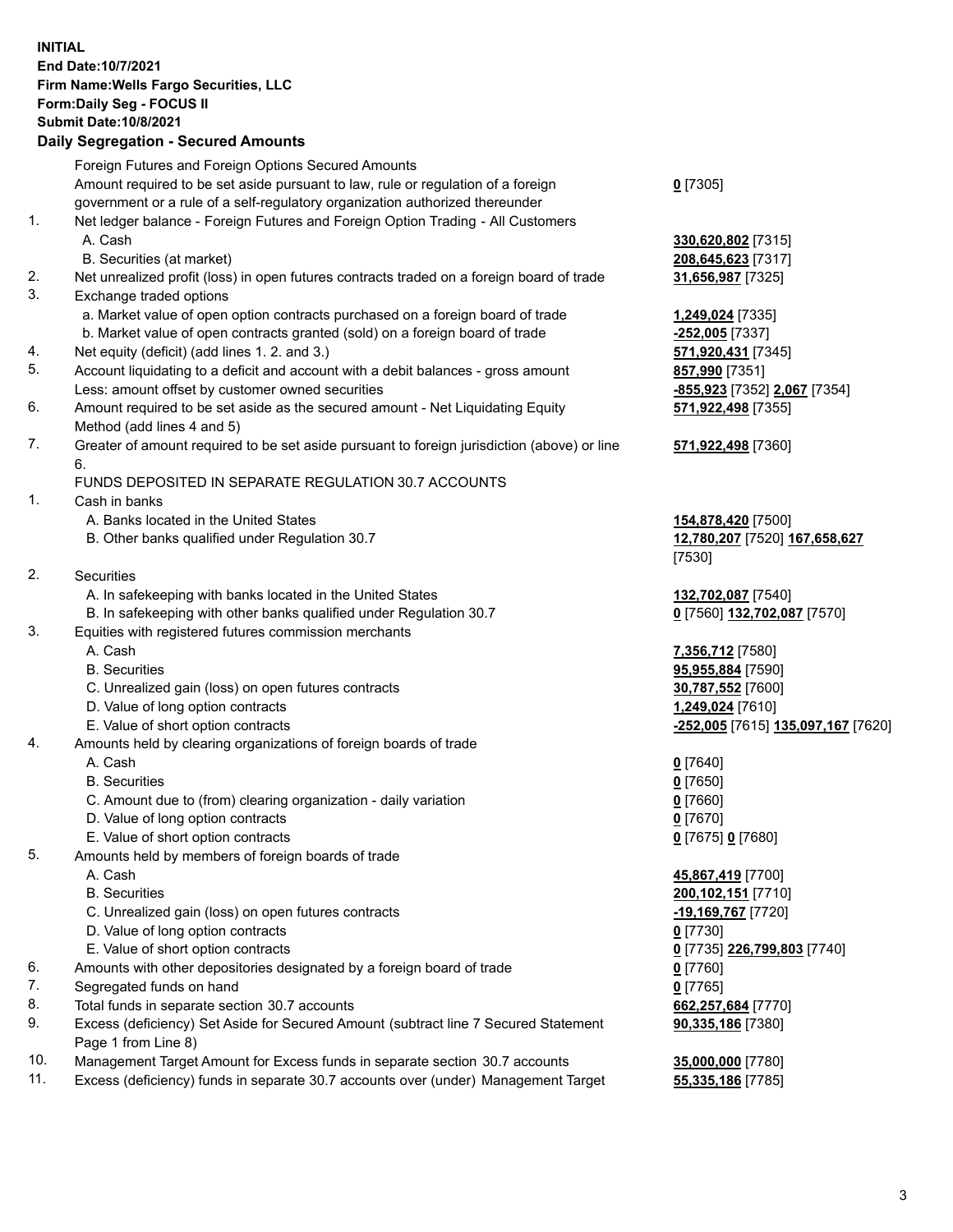**INITIAL End Date:10/7/2021 Firm Name:Wells Fargo Securities, LLC Form:Daily Seg - FOCUS II Submit Date:10/8/2021 Daily Segregation - Segregation Statement** SEGREGATION REQUIREMENTS(Section 4d(2) of the CEAct) 1. Net ledger balance A. Cash **3,402,456,137** [7010] B. Securities (at market) **1,749,709,752** [7020] 2. Net unrealized profit (loss) in open futures contracts traded on a contract market **-217,143,348** [7030] 3. Exchange traded options A. Add market value of open option contracts purchased on a contract market **2,564,227,738** [7032] B. Deduct market value of open option contracts granted (sold) on a contract market **-2,484,419,603** [7033] 4. Net equity (deficit) (add lines 1, 2 and 3) **5,014,830,676** [7040] 5. Accounts liquidating to a deficit and accounts with debit balances - gross amount **115,998,753** [7045] Less: amount offset by customer securities **-115,963,485** [7047] **35,268** [7050] 6. Amount required to be segregated (add lines 4 and 5) **5,014,865,944** [7060] FUNDS IN SEGREGATED ACCOUNTS 7. Deposited in segregated funds bank accounts A. Cash **176,036,698** [7070] B. Securities representing investments of customers' funds (at market) **680,329,097** [7080] C. Securities held for particular customers or option customers in lieu of cash (at market) **209,529,908** [7090] 8. Margins on deposit with derivatives clearing organizations of contract markets A. Cash **2,497,059,978** [7100] B. Securities representing investments of customers' funds (at market) **299,703,706** [7110] C. Securities held for particular customers or option customers in lieu of cash (at market) **1,540,179,844** [7120] 9. Net settlement from (to) derivatives clearing organizations of contract markets **39,899,535** [7130] 10. Exchange traded options A. Value of open long option contracts **2,564,227,738** [7132] B. Value of open short option contracts **-2,484,419,603** [7133] 11. Net equities with other FCMs A. Net liquidating equity **0** [7140] B. Securities representing investments of customers' funds (at market) **0** [7160] C. Securities held for particular customers or option customers in lieu of cash (at market) **0** [7170] 12. Segregated funds on hand **0** [7150] 13. Total amount in segregation (add lines 7 through 12) **5,522,546,901** [7180] 14. Excess (deficiency) funds in segregation (subtract line 6 from line 13) **507,680,957** [7190] 15. Management Target Amount for Excess funds in segregation **125,000,000** [7194] **382,680,957** [7198]

16. Excess (deficiency) funds in segregation over (under) Management Target Amount Excess